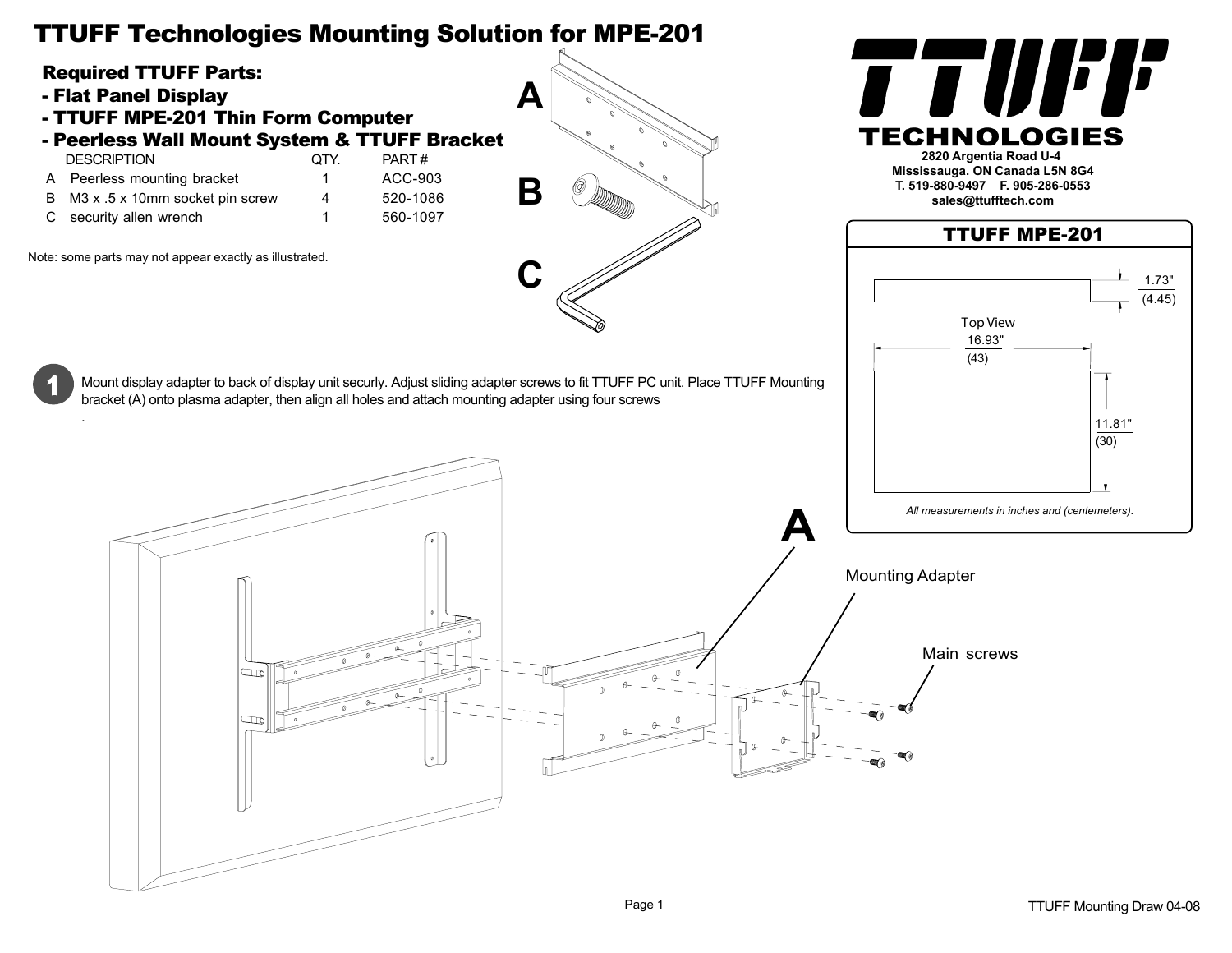Attach one screw (B) per side on the top holes of the TTUFF CPU, (NOTE: Only fasten screws half way into the TTUFF to leave about 1/8" gap.) Then slide TTUFF CPU into slot in ACC-903 mounting bracket (A) as shown.